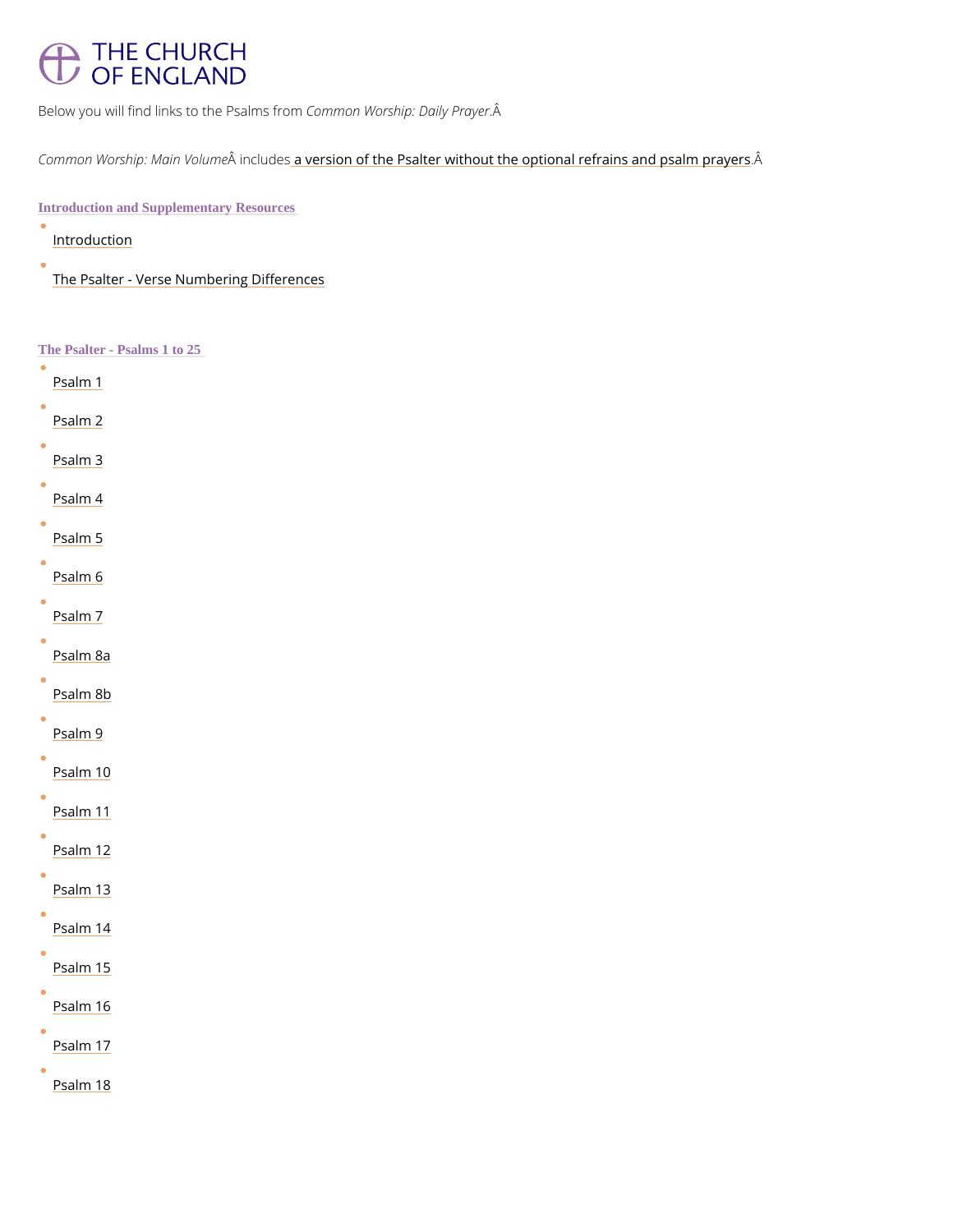| Psalm 19            |  |
|---------------------|--|
| Psalm 20            |  |
| Psalm <sub>21</sub> |  |
| Psalm 22            |  |
| Psalm 23            |  |
| Psalm <sub>24</sub> |  |
| Psalm 25            |  |

 $\bullet$ [Psalm](https://www.churchofengland.org/prayer-and-worship/worship-texts-and-resources/common-worship/daily-prayer/psalter/psalm-44) 44

| The Psalter - Psalms 26 to 50    |
|----------------------------------|
| <u>Psalm</u> 26                  |
| Psalm <sub>27</sub>              |
| Psalm <sub>28</sub>              |
| Psalm <sub>29</sub>              |
| 0<br>Psalm <sub>30</sub>         |
| $\bullet$<br>Psalm <sub>31</sub> |
| Psalm <sub>32</sub>              |
| Psalm 33                         |
| Psalm <sub>34</sub>              |
| Psalm <sub>35</sub>              |
| Psalm 36                         |
| Psalm 37                         |
| Psalm 38                         |
|                                  |



 $\bullet$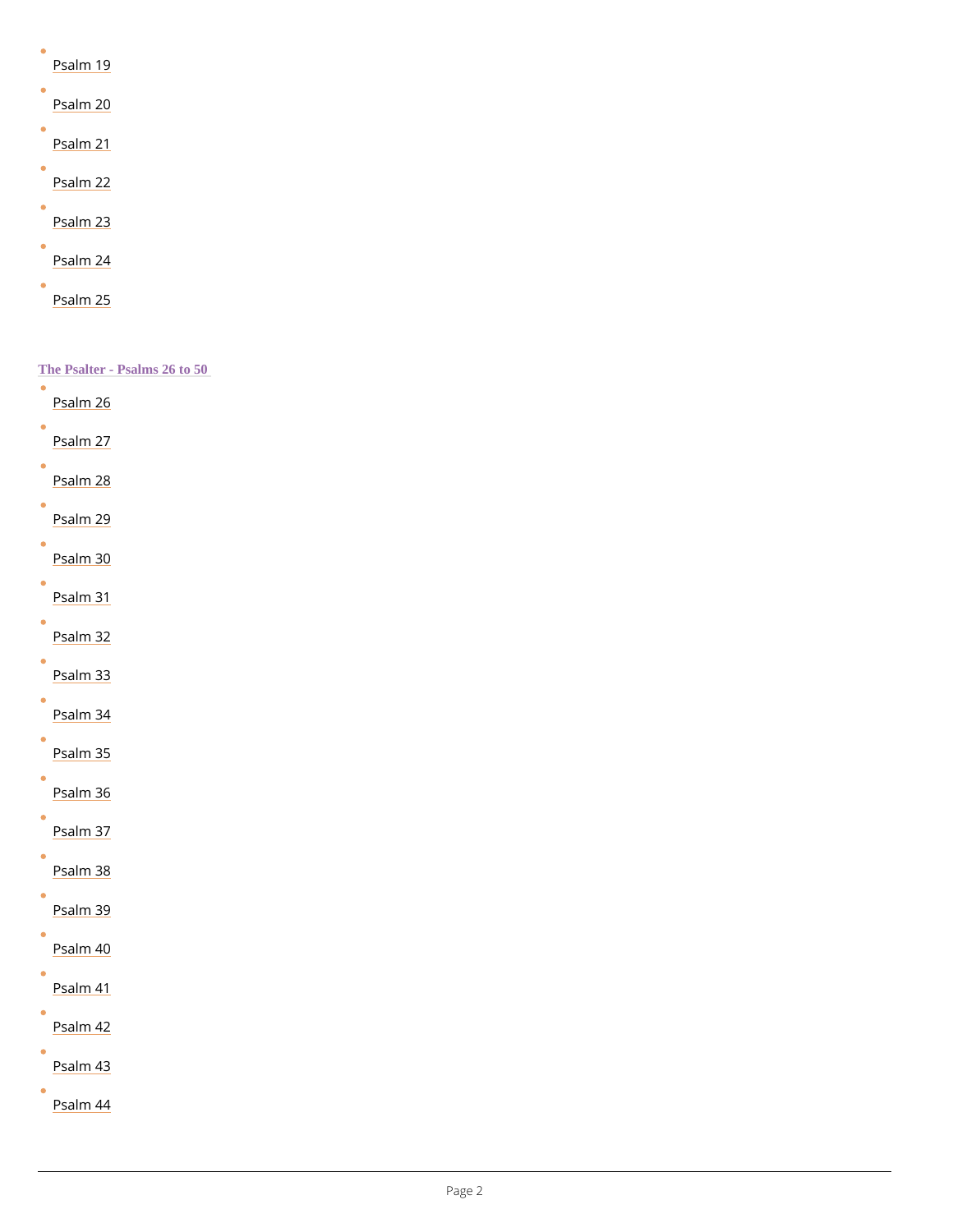| Psalm 45 |  |
|----------|--|
| Psalm 46 |  |
| Psalm 47 |  |
| Psalm 48 |  |
| Psalm 49 |  |
| Psalm 50 |  |

### The Psalter - Psalms 51 to 75

| $\bullet$ | Psalm <sub>51</sub> |  |
|-----------|---------------------|--|
| $\bullet$ | Psalm <sub>52</sub> |  |
|           | Psalm <sub>53</sub> |  |
|           | Psalm 54            |  |
|           | Psalm <sub>55</sub> |  |
|           | Psalm <sub>56</sub> |  |
| 0         | Psalm <sub>57</sub> |  |
|           | Psalm 58            |  |
|           | Psalm <sub>59</sub> |  |
| $\bullet$ | $P$ salm 60         |  |
|           | Psalm 61            |  |
|           | Psalm 62            |  |
|           | Psalm 63            |  |
|           | Psalm <sub>64</sub> |  |
|           |                     |  |



 $\bullet$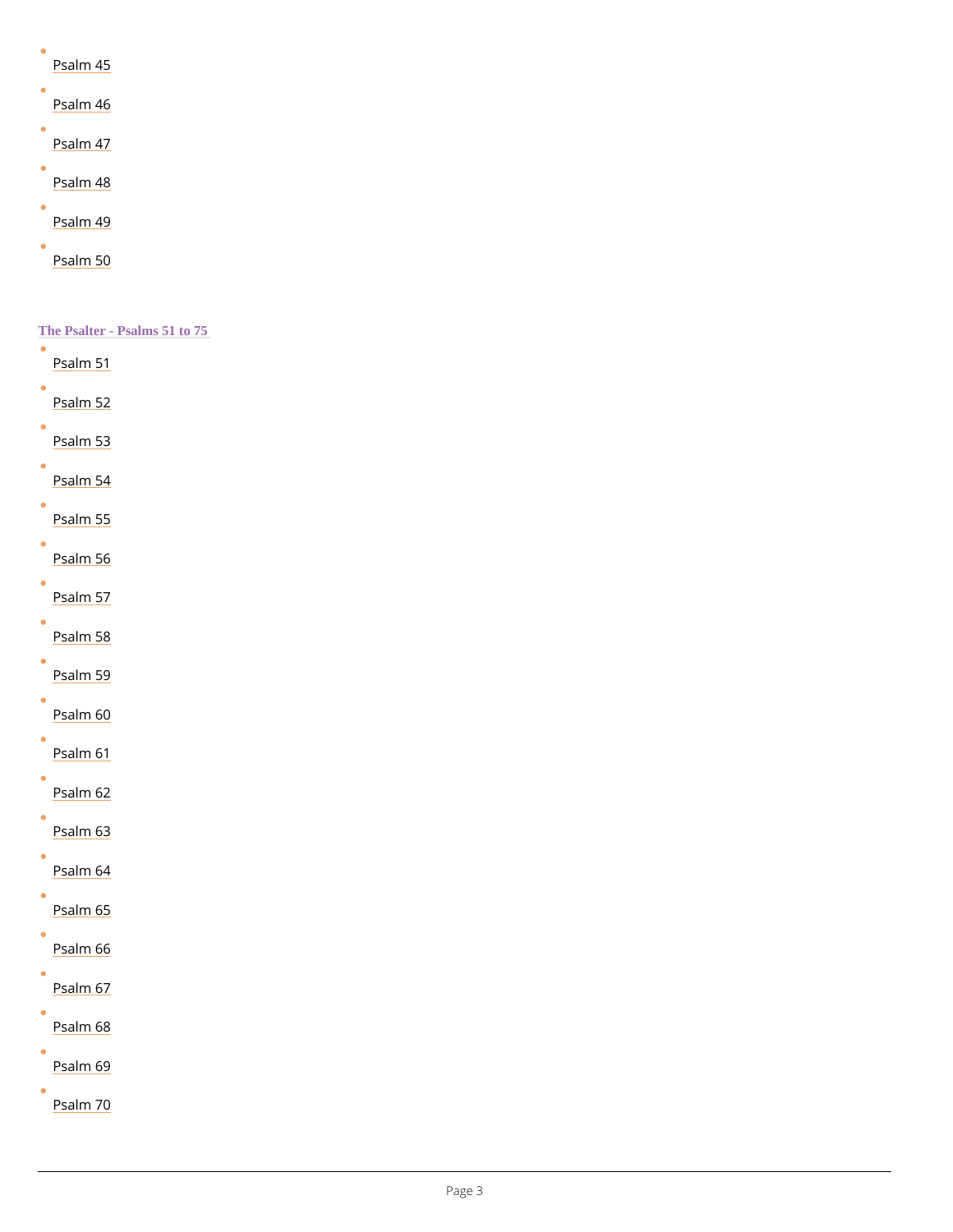| Psalm 71 |  |
|----------|--|
| Psalm 72 |  |
| Psalm 73 |  |
| Psalm 74 |  |
| Psalm 75 |  |

 $\bullet$ 

 $\bullet$ 

 $\bullet$ 

 $\bullet$ 

The Psalter - Psalms 76 to 100  $\bullet$ [Psalm](https://www.churchofengland.org/prayer-and-worship/worship-texts-and-resources/common-worship/daily-prayer/psalter/psalm-76) 76  $\bullet$ [Psalm](https://www.churchofengland.org/prayer-and-worship/worship-texts-and-resources/common-worship/daily-prayer/psalter/psalm-77) 77  $\bullet$ [Psalm](https://www.churchofengland.org/prayer-and-worship/worship-texts-and-resources/common-worship/daily-prayer/psalter/psalm-78) 78  $\bullet$ [Psalm](https://www.churchofengland.org/prayer-and-worship/worship-texts-and-resources/common-worship/daily-prayer/psalter/psalm-79) 79  $\bullet$ [Psalm](https://www.churchofengland.org/prayer-and-worship/worship-texts-and-resources/common-worship/daily-prayer/psalter/psalm-80) 80 [Psalm](https://www.churchofengland.org/prayer-and-worship/worship-texts-and-resources/common-worship/daily-prayer/psalter/psalm-81) 81  $\bullet$ [Psalm](https://www.churchofengland.org/prayer-and-worship/worship-texts-and-resources/common-worship/daily-prayer/psalter/psalm-82) 82  $\bullet$ [Psalm](https://www.churchofengland.org/prayer-and-worship/worship-texts-and-resources/common-worship/daily-prayer/psalter/psalm-83) 83  $\bullet$ [Psalm](https://www.churchofengland.org/prayer-and-worship/worship-texts-and-resources/common-worship/daily-prayer/psalter/psalm-84) 84  $\bullet$ [Psalm](https://www.churchofengland.org/prayer-and-worship/worship-texts-and-resources/common-worship/daily-prayer/psalter/psalm-85) 85 [Psalm](https://www.churchofengland.org/prayer-and-worship/worship-texts-and-resources/common-worship/daily-prayer/psalter/psalm-86) 86  $\bullet$ [Psalm](https://www.churchofengland.org/prayer-and-worship/worship-texts-and-resources/common-worship/daily-prayer/psalter/psalm-87) 87 [Psalm](https://www.churchofengland.org/prayer-and-worship/worship-texts-and-resources/common-worship/daily-prayer/psalter/psalm-88) 88  $\bullet$ [Psalm](https://www.churchofengland.org/prayer-and-worship/worship-texts-and-resources/common-worship/daily-prayer/psalter/psalm-89) 89 [Psalm](https://www.churchofengland.org/prayer-and-worship/worship-texts-and-resources/common-worship/daily-prayer/psalter/psalm-90) 90 [Psalm](https://www.churchofengland.org/prayer-and-worship/worship-texts-and-resources/common-worship/daily-prayer/psalter/psalm-91) 91

 $\bullet$ [Psalm](https://www.churchofengland.org/prayer-and-worship/worship-texts-and-resources/common-worship/daily-prayer/psalter/psalm-96) 96

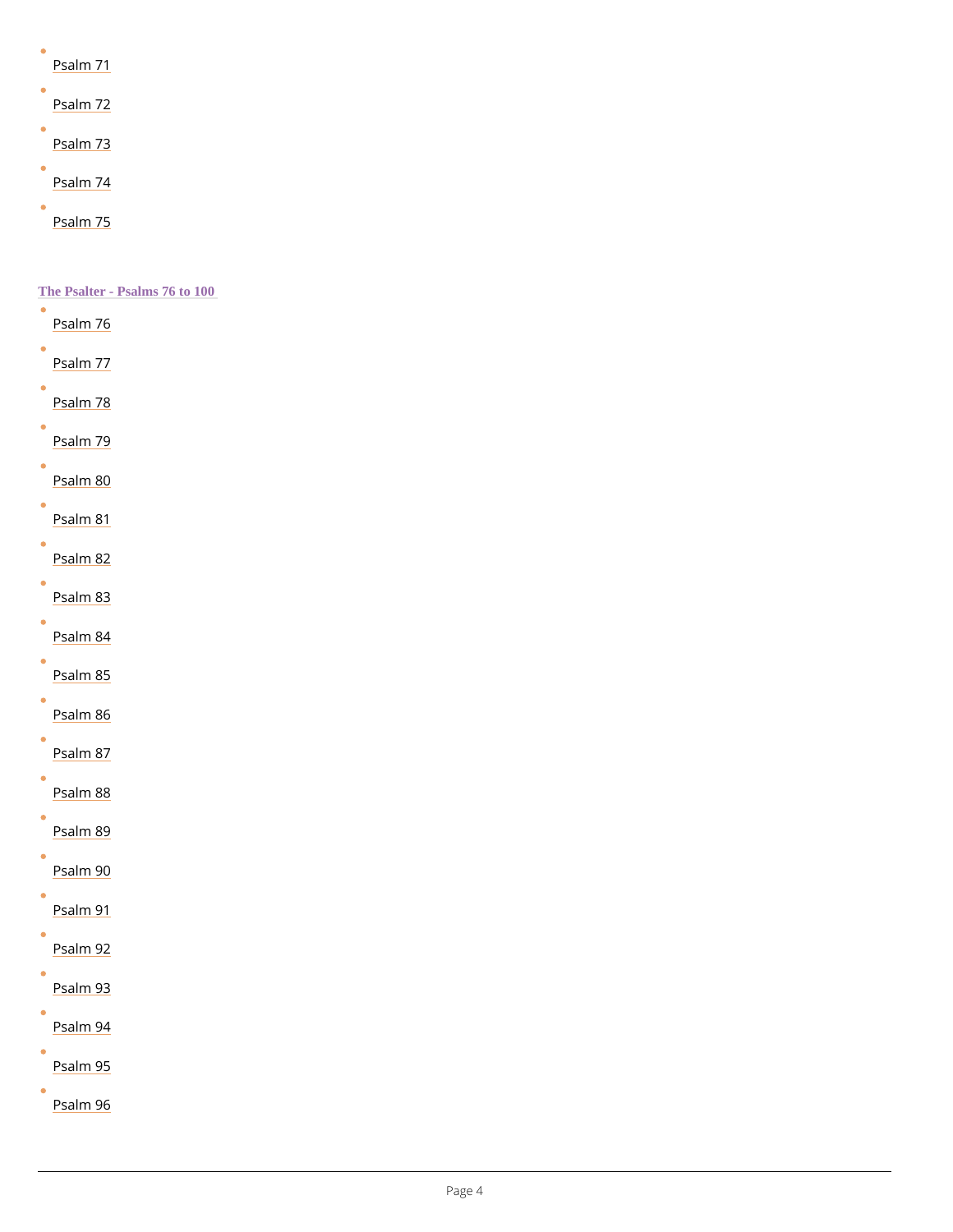| Psalm 97 |  |
|----------|--|
| Psalm 98 |  |
| Psalm 99 |  |
|          |  |

[Psalm](https://www.churchofengland.org/prayer-and-worship/worship-texts-and-resources/common-worship/daily-prayer/psalter/psalm-100) 100

 $\bullet$ 

The Psalter - Psalms 101 to 125

[Psalm](https://www.churchofengland.org/prayer-and-worship/worship-texts-and-resources/common-worship/daily-prayer/psalter/psalm-101) 101 [Psalm](https://www.churchofengland.org/prayer-and-worship/worship-texts-and-resources/common-worship/daily-prayer/psalter/psalm-102) 102 [Psalm](https://www.churchofengland.org/prayer-and-worship/worship-texts-and-resources/common-worship/daily-prayer/psalter/psalm-103) 103 [Psalm](https://www.churchofengland.org/prayer-and-worship/worship-texts-and-resources/common-worship/daily-prayer/psalter/psalm-104) 104 Psalm<sub>105</sub> [Psalm](https://www.churchofengland.org/prayer-and-worship/worship-texts-and-resources/common-worship/daily-prayer/psalter/psalm-106) 106 [Psalm](https://www.churchofengland.org/prayer-and-worship/worship-texts-and-resources/common-worship/daily-prayer/psalter/psalm-107) 107 [Psalm](https://www.churchofengland.org/prayer-and-worship/worship-texts-and-resources/common-worship/daily-prayer/psalter/psalm-108) 108 Psalm<sub>109</sub> [Psalm](https://www.churchofengland.org/prayer-and-worship/worship-texts-and-resources/common-worship/daily-prayer/psalter/psalm-110) 110 [Psalm](https://www.churchofengland.org/prayer-and-worship/worship-texts-and-resources/common-worship/daily-prayer/psalter/psalm-111) 111 Psalm<sub>112</sub> [Psalm](https://www.churchofengland.org/prayer-and-worship/worship-texts-and-resources/common-worship/daily-prayer/psalter/psalm-113) 113 [Psalm](https://www.churchofengland.org/prayer-and-worship/worship-texts-and-resources/common-worship/daily-prayer/psalter/psalm-114) 114

[Psalm](https://www.churchofengland.org/prayer-and-worship/worship-texts-and-resources/common-worship/daily-prayer/psalter/psalm-115) 115

[Psalm](https://www.churchofengland.org/prayer-and-worship/worship-texts-and-resources/common-worship/daily-prayer/psalter/psalm-116) 116

[Psalm](https://www.churchofengland.org/prayer-and-worship/worship-texts-and-resources/common-worship/daily-prayer/psalter/psalm-117) 117



[Psalm](https://www.churchofengland.org/prayer-and-worship/worship-texts-and-resources/common-worship/daily-prayer/psalter/psalm-119) 119

 $\bullet$ 

 $\bullet$ 

 $\bullet$ 

[Psalm](https://www.churchofengland.org/prayer-and-worship/worship-texts-and-resources/common-worship/daily-prayer/psalter/psalm-120) 120

[Psalm](https://www.churchofengland.org/prayer-and-worship/worship-texts-and-resources/common-worship/daily-prayer/psalter/psalm-121) 121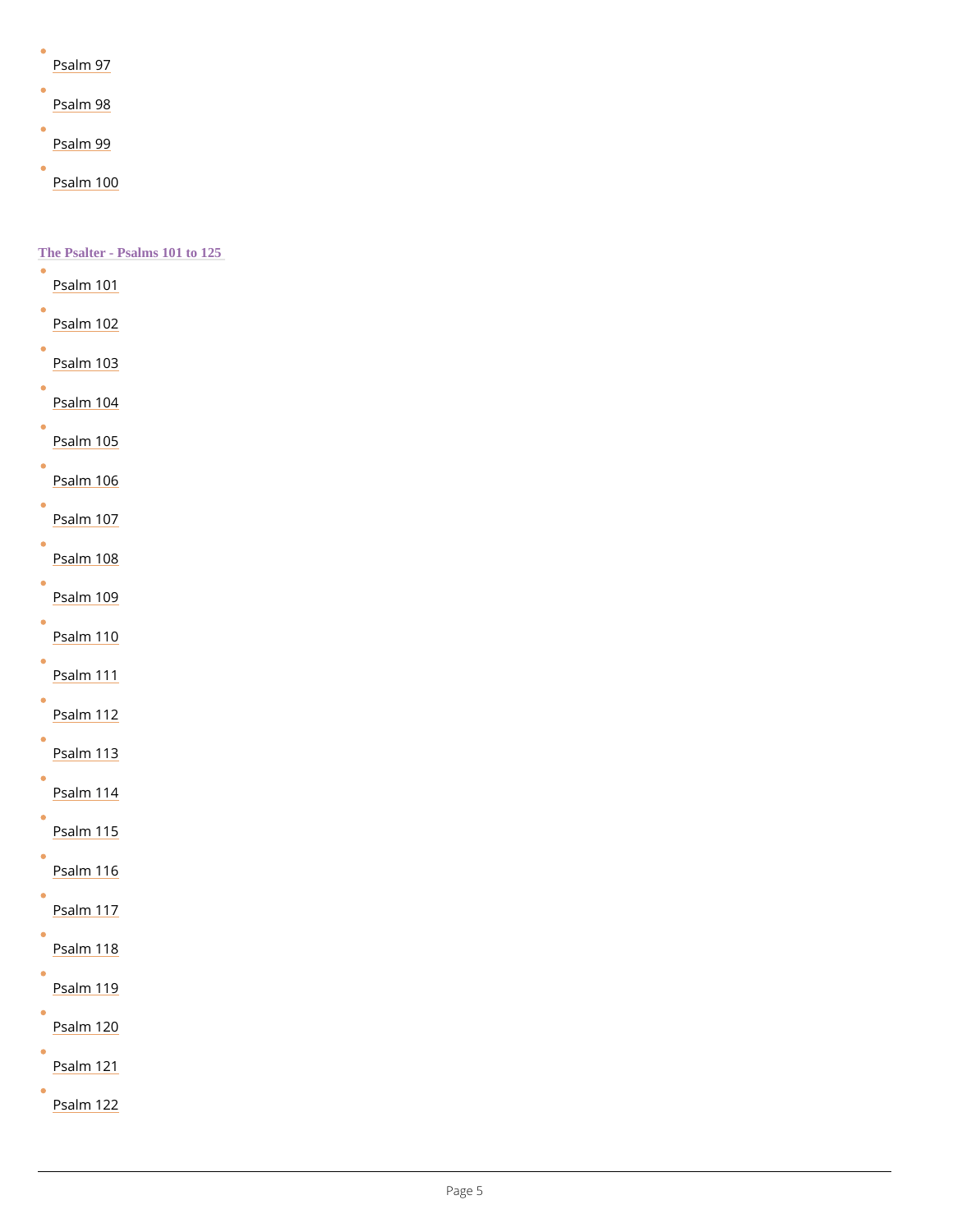|  |  |  | Psalm 123 |
|--|--|--|-----------|
|  |  |  |           |

[Psalm](https://www.churchofengland.org/prayer-and-worship/worship-texts-and-resources/common-worship/daily-prayer/psalter/psalm-124) 124

[Psalm](https://www.churchofengland.org/prayer-and-worship/worship-texts-and-resources/common-worship/daily-prayer/psalter/psalm-125) 125

#### $\bullet$ [Psalm](https://www.churchofengland.org/prayer-and-worship/worship-texts-and-resources/common-worship/daily-prayer/psalter/psalm-144) 144

Psalm<sub>145</sub>

 $\bullet$ 

 $\bullet$ 

 $\bullet$ 

The Psalter - Psalms 126 to 150  $\bullet$ [Psalm](https://www.churchofengland.org/prayer-and-worship/worship-texts-and-resources/common-worship/daily-prayer/psalter/psalm-126) 126 [Psalm](https://www.churchofengland.org/prayer-and-worship/worship-texts-and-resources/common-worship/daily-prayer/psalter/psalm-127) 127 [Psalm](https://www.churchofengland.org/prayer-and-worship/worship-texts-and-resources/common-worship/daily-prayer/psalter/psalm-128) 128 [Psalm](https://www.churchofengland.org/prayer-and-worship/worship-texts-and-resources/common-worship/daily-prayer/psalter/psalm-129) 129 [Psalm](https://www.churchofengland.org/prayer-and-worship/worship-texts-and-resources/common-worship/daily-prayer/psalter/psalm-130) 130 [Psalm](https://www.churchofengland.org/prayer-and-worship/worship-texts-and-resources/common-worship/daily-prayer/psalter/psalm-131) 131 [Psalm](https://www.churchofengland.org/prayer-and-worship/worship-texts-and-resources/common-worship/daily-prayer/psalter/psalm-132) 132 [Psalm](https://www.churchofengland.org/prayer-and-worship/worship-texts-and-resources/common-worship/daily-prayer/psalter/psalm-133) 133 [Psalm](https://www.churchofengland.org/prayer-and-worship/worship-texts-and-resources/common-worship/daily-prayer/psalter/psalm-134) 134 Psalm<sub>135</sub> Psalm<sub>136</sub> [Psalm](https://www.churchofengland.org/prayer-and-worship/worship-texts-and-resources/common-worship/daily-prayer/psalter/psalm-137) 137 [Psalm](https://www.churchofengland.org/prayer-and-worship/worship-texts-and-resources/common-worship/daily-prayer/psalter/psalm-138) 138 Psalm<sub>139</sub> Psalm<sub>140</sub> [Psalm](https://www.churchofengland.org/prayer-and-worship/worship-texts-and-resources/common-worship/daily-prayer/psalter/psalm-141) 141 [Psalm](https://www.churchofengland.org/prayer-and-worship/worship-texts-and-resources/common-worship/daily-prayer/psalter/psalm-142) 142

[Psalm](https://www.churchofengland.org/prayer-and-worship/worship-texts-and-resources/common-worship/daily-prayer/psalter/psalm-143) 143

[Psalm](https://www.churchofengland.org/prayer-and-worship/worship-texts-and-resources/common-worship/daily-prayer/psalter/psalm-146) 146

[Psalm](https://www.churchofengland.org/prayer-and-worship/worship-texts-and-resources/common-worship/daily-prayer/psalter/psalm-147) 147

Psalm<sub>148</sub>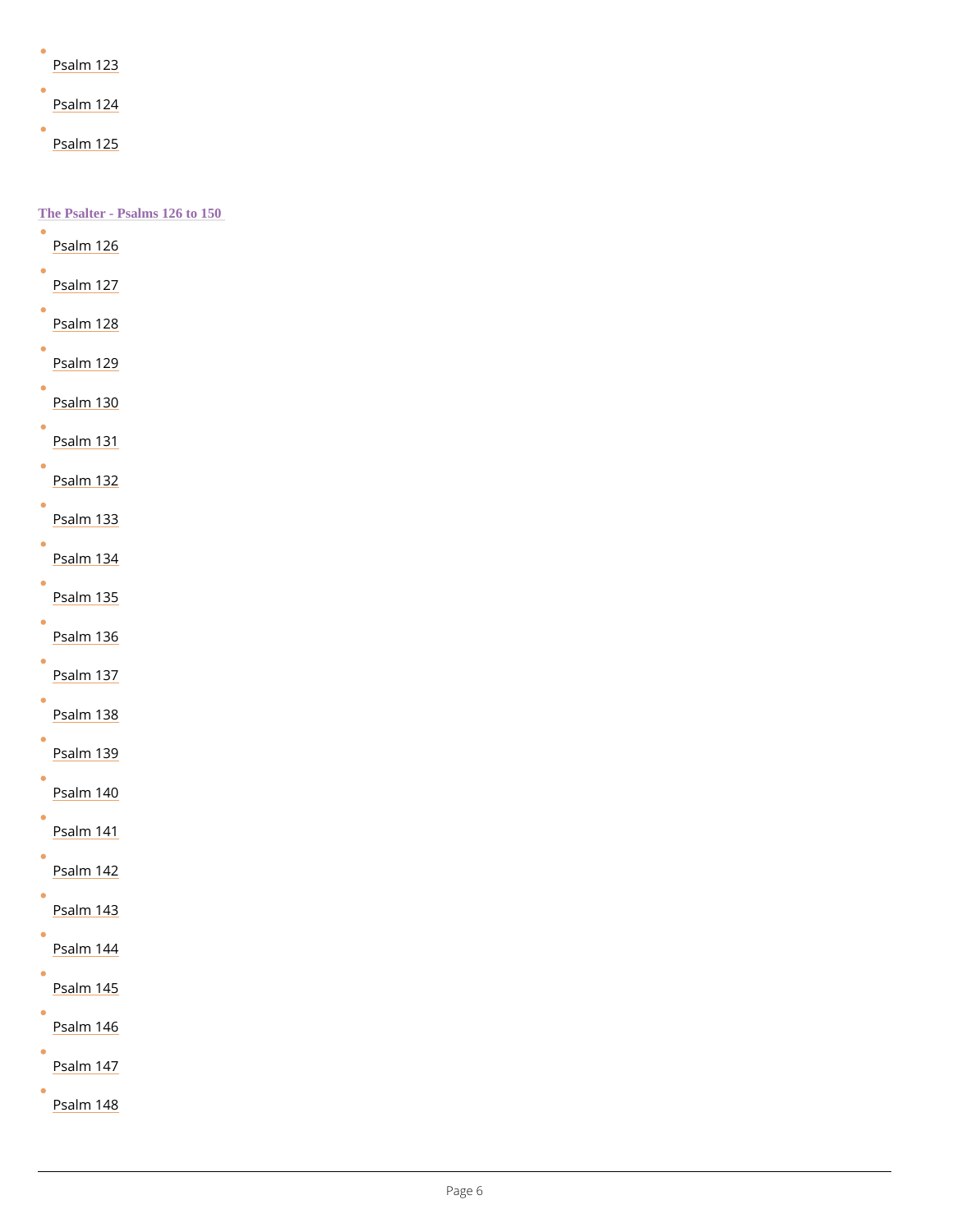[Psalm](https://www.churchofengland.org/prayer-and-worship/worship-texts-and-resources/common-worship/daily-prayer/psalter/psalm-149) 149

[Psalm](https://www.churchofengland.org/prayer-and-worship/worship-texts-and-resources/common-worship/daily-prayer/psalter/psalm-150) 150

## The Psaîlter

## $\hat{A} \parallel \hat{A}$   $\hat{A}$   $\parallel \hat{A} \parallel t \hat{A}$  od u cât tón

When two or more gather together to worship, psalms may be sung or said in a number of dif  $\hat{A}$  $\hat{\mathsf{P}}$   $\hat{A}$   $\hat{A}$   $\hat{A}$   $\hat{B}$  by a solo voice while everyone else listens in silence;

 $\hat{A}$   $\hat{B}$   $\hat{A}$   $\hat{A}$  by everyone together;

 $\mathsf{\hat{A}} \mathsf{\hat{P}}$   $\mathsf{\hat{A}}$   $\mathsf{\hat{A}}$   $\mathsf{\hat{A}}$  with the verses alternated between one half of the group and the other;

 $\mathsf{A} \mathsf{P}$   $\mathsf{A}$   $\mathsf{A}$   $\mathsf{A}$   $\mathsf{B}$  with the verses alternated between the leader and the others;

 $\hat{A}$   $\hat{\mathsf{P}}$   $\hat{A}$   $\hat{A}$   $\hat{A}$   $\hat{A}$  or responsorially, as a dialogue between the word of  $Good$  and the response of the the verses and the congregation replied with a refrain, sometimes just a simple  $\hat{a} \in \tilde{a}$  Alleluia $\hat{a} \in \tilde{a}$ the psalm itself, from another psalm, from elsewhere in the Scriptures or even from other so

Some psalms, or parts of psalms, lend themselves to one method rather than another, and th which will be best in each instance.

Optional refrains  $\hat{a} \in \hat{a}$  or  $\hat{a} \in \hat{a}$  antiphons $\hat{a} \in \hat{a}$  as they are often called  $\hat{a} \in \hat{a}$  are provided for use ɉ۪ when this is included), except for those psalms already having certain verses marke are usually drawn from the psalm itself, but occasionally from elsewhere in the Psalter. They repeated by all. In order to facilitate responsorial use, places where the refrain might also b the sym[BR]. These have not been set with a rigid consistency (e.g. after every second verse), relation to the sense of the particular psalm and its natural divisions.

Each psalm is also provided with an optional short prayer, which develops a theme from the

prayers, so too the prayers may be used without the refrains. When they are used, it is desir

period of silence for individual reflection and prayer be kept at the end of the psalm (after t

itself is said.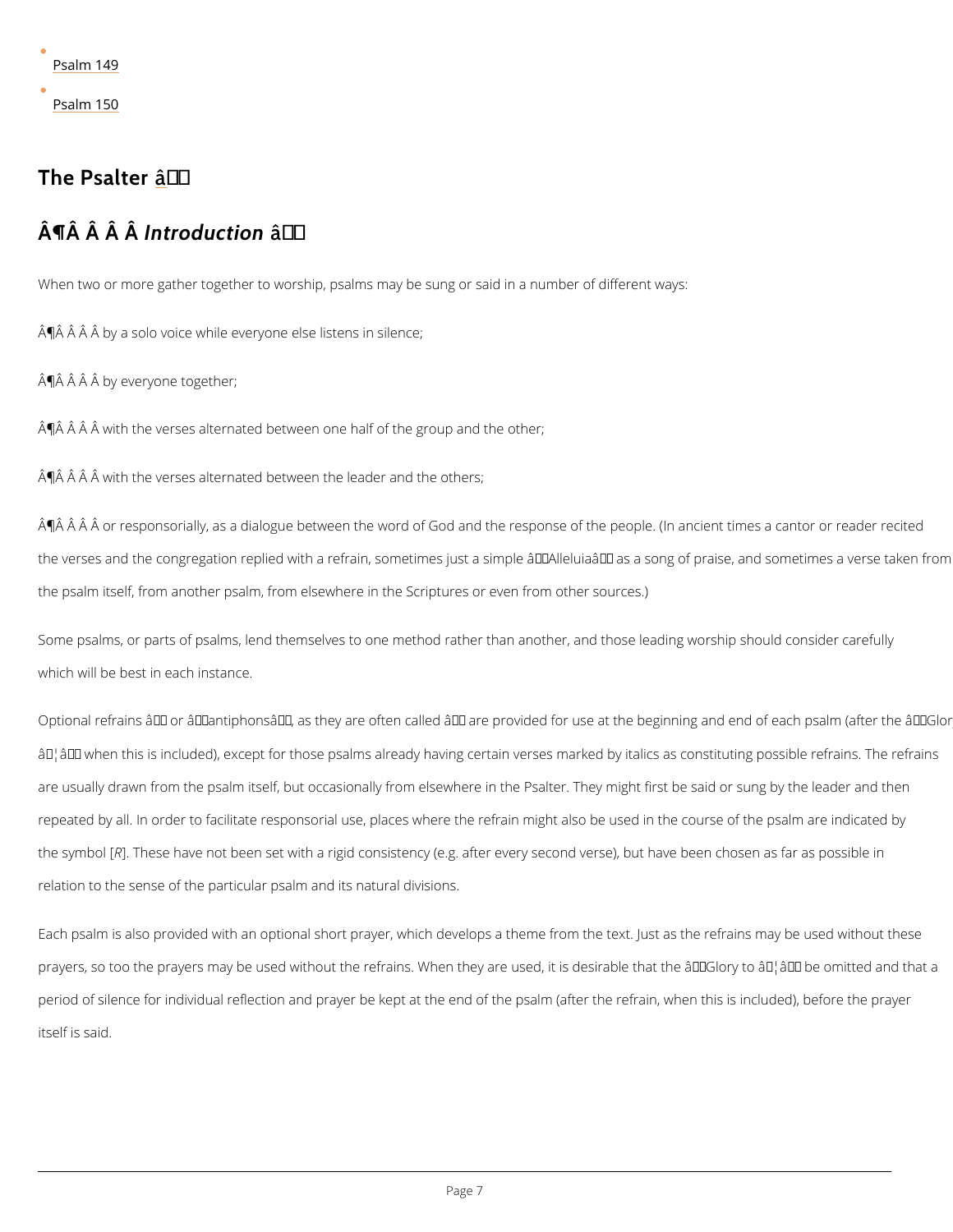It should be kept in mind that these refrains and prayers are merely suggestions: they may b with a particular seasonal emphasis, or they may be omitted altogether.

#### **Notes**

1When saying a psalm aloud, the word â€~blessed' is to be pronounced as two syllables: pronounced as one syllable.

2A diamond A M A rks the mid-point in each psalm verse where, traditionally, a pause is observe

3Each psalm or group of psalms may end with

A  $\hat{A}$   $\hat{A}$  G $\hat{A}$ ory to the Father and to the Son

and to the Holy Spirit;

as it was in the beginning is now

and shall be for ever. Amen.

### (or)

A  $\hat{A}$   $\hat{A}$  G $\hat{A}$ ory to God, Source of all being,

Eternal Word and Holy Spirit;

as it was in the beginning is now

and shall be for ever. Amen.

## Â

Common Worship: Daily Prayer, material from which is included here,

is copyright  $\hat{\mathbb{A}}$  @Archbishops' 2000 u5 n and publish hend r obly House Publishing

## Copy to clipboard Common Worship - Daily Prayer

Image not found or type unknown

[Join us for Daily Prayer](https://www.churchofengland.org/prayer-and-worship/join-us-in-daily-prayer)

Join us for Daily Prayer